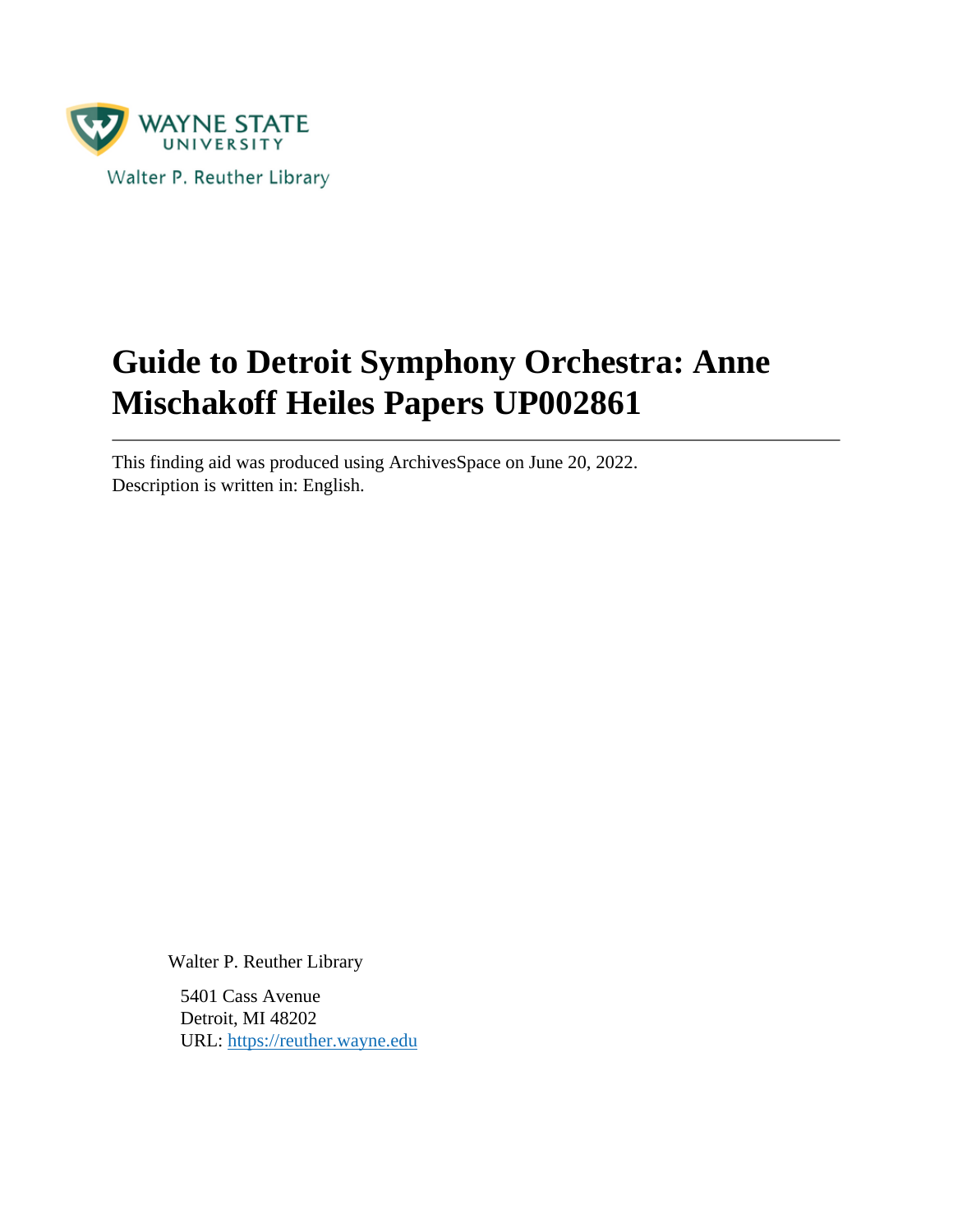## <span id="page-1-0"></span>**Table of Contents**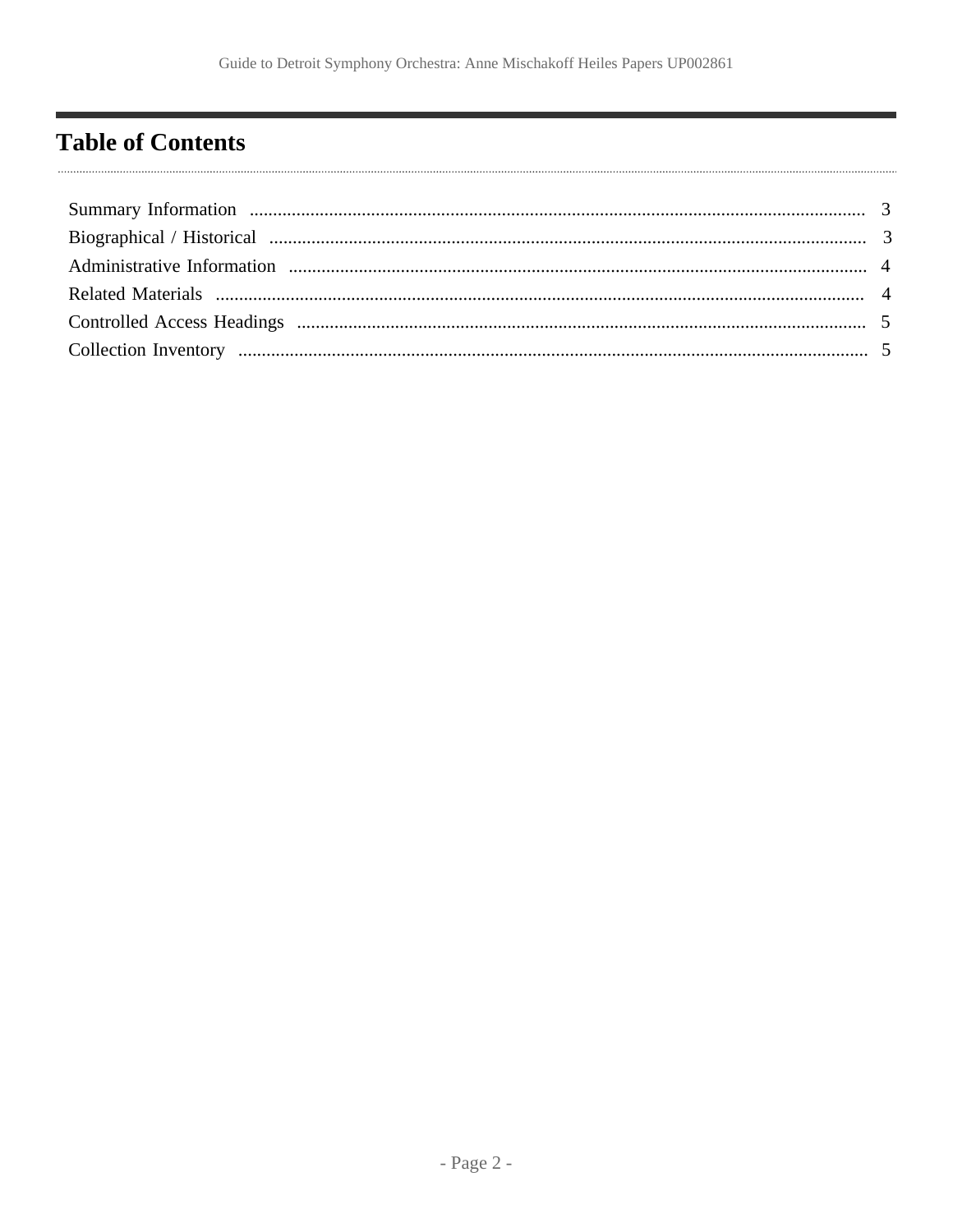### <span id="page-2-0"></span>**Summary Information**

| <b>Repository:</b>                  | Walter P. Reuther Library                                                                                                                                                                                                                                                                                                                                                                                                     |  |  |
|-------------------------------------|-------------------------------------------------------------------------------------------------------------------------------------------------------------------------------------------------------------------------------------------------------------------------------------------------------------------------------------------------------------------------------------------------------------------------------|--|--|
| <b>Title:</b>                       | Detroit Symphony Orchestra: Anne Mischakoff Heiles Papers                                                                                                                                                                                                                                                                                                                                                                     |  |  |
| ID:                                 | UP002861                                                                                                                                                                                                                                                                                                                                                                                                                      |  |  |
| Date [inclusive]:                   | 2000-2007                                                                                                                                                                                                                                                                                                                                                                                                                     |  |  |
| <b>Physical Description:</b>        | 1 Linear Feet 1/2 MB, 1/2 OS                                                                                                                                                                                                                                                                                                                                                                                                  |  |  |
| Language of the<br><b>Material:</b> | English.                                                                                                                                                                                                                                                                                                                                                                                                                      |  |  |
| Abstract:                           | This collection, part of the Detroit Symphony Orchestra Records,<br>includes research material collected by Anne Mischakoff Heiles,<br>mostly for the chapter on the Detroit concert masters and history in<br>her book "America's Concertmasters." It includes interviews, articles<br>and clippings, notes and a draft manuscript. Four audiocassettes of<br>interviews have been transferred to the Reuther AV Department. |  |  |

### **Preferred Citation**

Detroit Symphony Orchestra: Anne Mischakoff Heiles Papers, Box [#], Folder [#], Walter P. Reuther Library, Archives of Labor and Urban Affairs, Wayne State University.

**^** [Return to Table of Contents](#page-1-0)

### <span id="page-2-1"></span>**Biographical / Historical**

Anne Mischakoff Heiles (born in 1942 in New York City) is the daughter of the late DSO concertmaster Mischa Mischakoff. She is a professional violist and has taught music and music history at the University of the Pacific, Northwestern University, the American Conservatory, California State University and the University of Illinois, and was national president of the American String Teachers Association (ASTA). Her publications include "America's Concertmasters" (2007) and "Mischa Mischakoff: Journeys of a Concertmaster" (2006).

**^** [Return to Table of Contents](#page-1-0)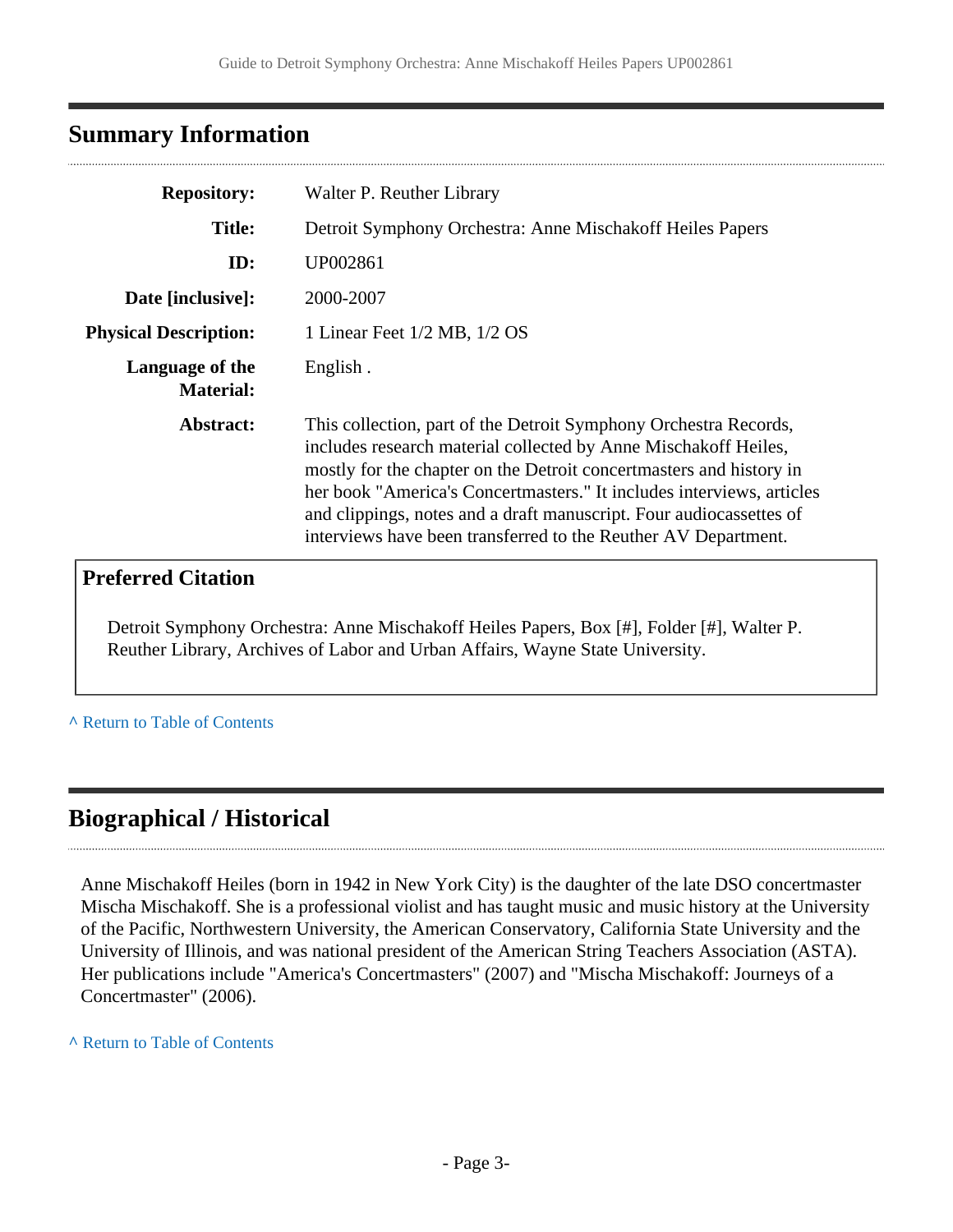### <span id="page-3-0"></span>**Administrative Information**

#### **Publication Statement**

Walter P. Reuther Library

5401 Cass Avenue Detroit, MI 48202 URL:<https://reuther.wayne.edu>

#### **Conditions Governing Access**

Collection is open for research.

#### **Conditions Governing Use**

Refer to the Walter P. Reuther Library "Rules for Use of Archival Materials." Copyright is held by the Detroit Symphony Orchestra. Patrons are responsible for determining the appropriate use or reuse of materials.

#### **Immediate Source of Acquisition**

Collection was deposited at the Reuther Library by the Detroit Symphony Orchestra on January 7, 2019.

#### **Processing Information**

Finding aid written by Aimee Ergas on June 15, 2022; previously processed as DSO.33 by Detroit Symphony Orchestra archivist Cynthia Korolov.

**^** [Return to Table of Contents](#page-1-0)

### <span id="page-3-1"></span>**Related Materials**

#### **Related Materials**

Other collections that are included in the Detroit Symphony Orchestra Records.